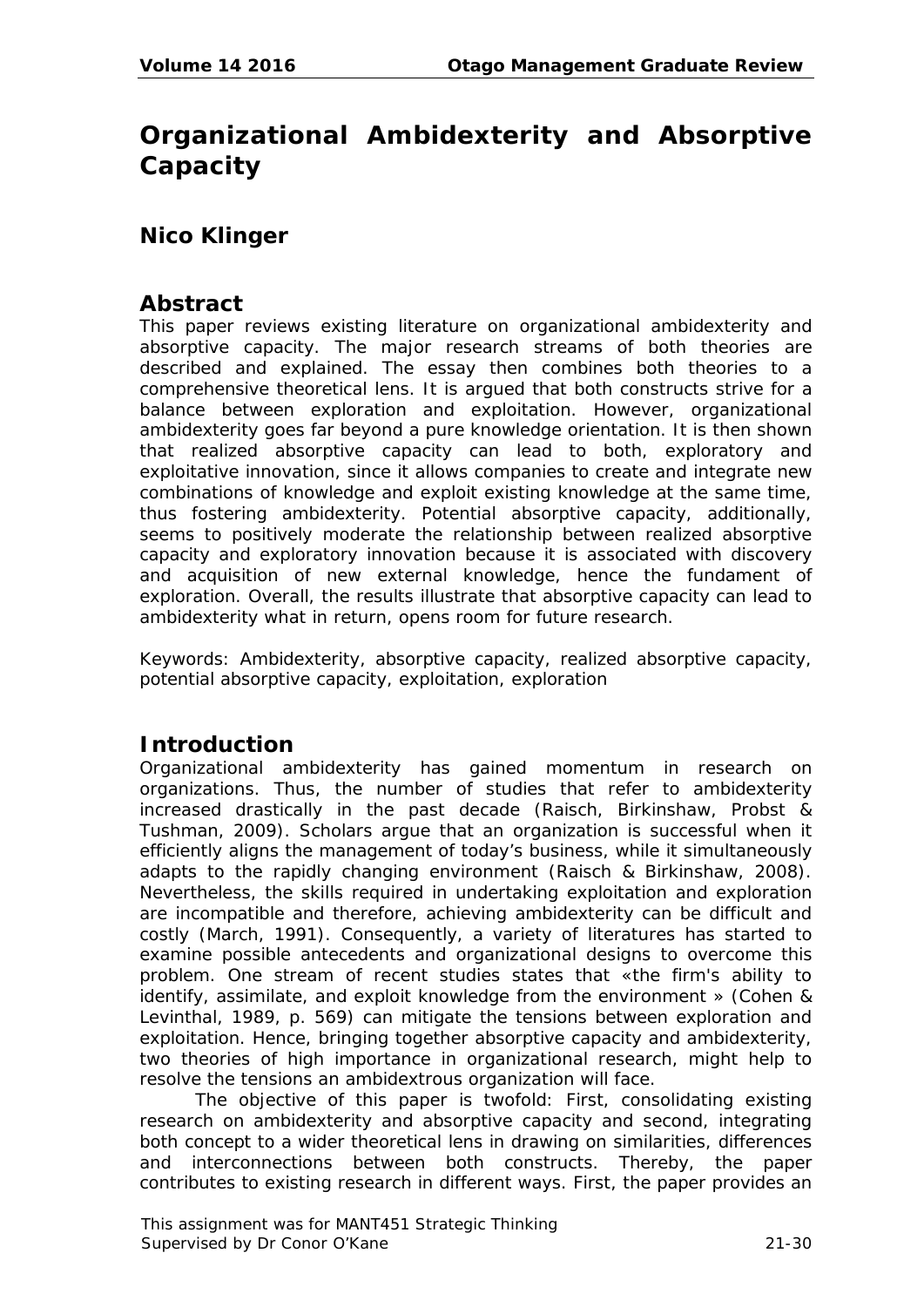overview of the state of the art in synthesizing existing research on ambidexterity and absorptive capacity. Second, it consolidates and combines two theories of interest. The combination of both theories helps to better understand and expand the concept of organizational ambidexterity. Finally, the literature review opens room for future research.

In order to achieve the objectives and to contribute to existing research the paper is structured as follows: First, the theoretical background is provided in which existing literature on ambidexterity, absorptive capacity and the integration of both is reviewed. Second, a discussion is provided in which the findings are discussed in regard to research and practice. Finally, the conclusion section summarizes the key findings.

# **Theoretical Background**

#### **Ambidexterity**

Various organizational literatures state that a company is successful when it efficiently aligns the management of today's business, while it simultaneously adapts to environmental changes (Duncan, 1976; Gibson & Birkinshaw, 2004; Raisch & Birkinshaw, 2008; Raisch, Birkinshaw, Probst & Tushman, 2009; Tushman & O'Reilly, 1996). For this phenomena, Duncan (1976) was the first using the term organizational ambidexterity. However, it is March (1991) who is seen as the catalyst for today's interest in organizational ambidexterity, since he introduced the concept of exploration and exploitation which has gained momentum in research and practice (Raisch & Birkinshaw, 2008).

March (1991) proposes that the success of a business depends on a company's ability to balance exploitation of existing competencies and exploration of new opportunities. While exploitation is referring to incremental innovation, the latter refers to radical innovation (Enkel, Heil, Hengstler & Wirth, 2016). However, both perspectives require fundamentally different mind-sets, infrastructures, cultures, processes and learning activities between which companies have to divide their attention and resources (March, 1991; Raisch & Birkinshaw, 2008; Tushman & O'Reilly, 1996). While exploitation includes terms such as "refinement, efficiency, selection or implementation", exploration is associated with activities such as "search, variation, experimentation or discovery" (March, 1991, p. 71). Therefore, several scholars argue that there is a trade-off between aligning the organization to exploit existing competencies and exploring new ones (Raisch & Birkinsawh, 2008), since this requires incompatible skills and highly developed management competencies that might make today's business obsolete (e.g. He & Wong, 2004; Miller & Friesen, 1986; Hannan & Freeman; according to Raisch & Birkinshaw, 2008).

However, even though scholars argue that it is difficult or even impossible to achieve simultaneous exploration and exploitation, three promising approaches have been identified and focused in literature to achieve organizational ambidexterity (Raisch & Birkinsaw, 2008).

First, it is suggested that organizations can create specific structures to mitigate the tensions between exploration and exploitation. Structural ambidexterity can be fostered by either spatial separation or parallel structures (Gibson & Birkinshaw, 2004). Spatial separation means to create separate business units that pursue either exploration or exploitation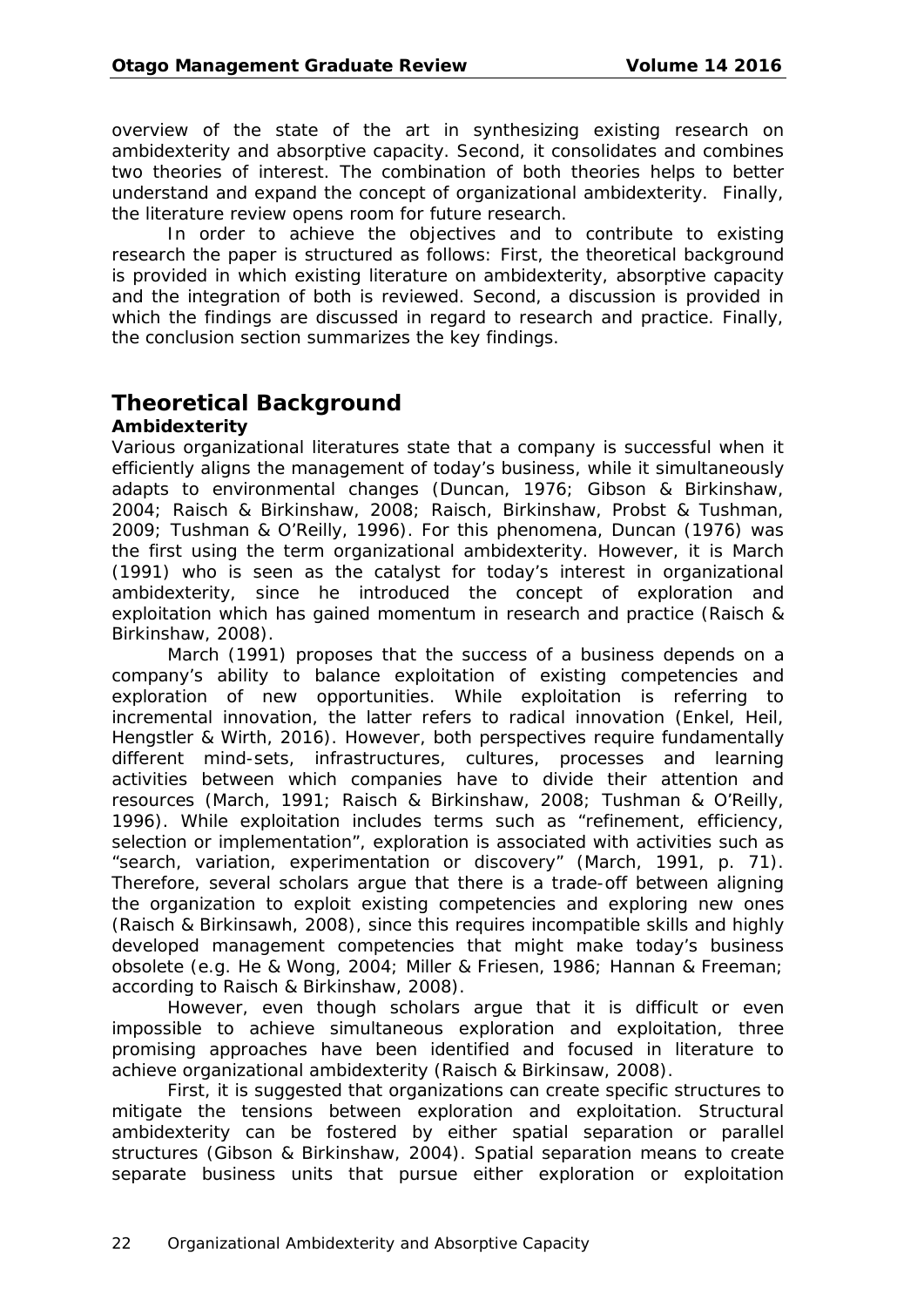(Jansen, Tempelaar, Bosch & Volberdaand, 2009). These sub-units are held together through corporate culture, shared visions and strategies or management teams (Gibson & Birkinshaw, 2004). Parallel structures, in contrast, allow to address exploration and exploitation within a single business unit in creating secondary structures, for example project teams, in addition to primary structures which ensure efficiency, constancy and incremental change (Raisch & Birkinshaw, 2008).

Second, contextual solutions are suggested to achieve ambidexterity within an organization. While structural approaches separate exploitative and explorative activities, contextual ambidexterity is defined as the ability to address alignment and adaptation at the same time (Raisch & Birkinshaw, 2004) within the same business unit. Leaders are supposed to create a context that allows individuals to decide by themselves whether to invest their time and effort in explorative or exploitative activities (Raisch & Birkinshaw, 2008). Contextual factors which influence the behaviour of individuals include incentive systems, a shared vision or the balance of discipline, support and trust as attributes of the context (Raisch & Birkinshaw, 20014). It is argued that contextual ambidexterity is especially relevant at business unit level or for small to medium-sized businesses, since the lack of resources at this level makes it difficult to use a structural approach (Zimmermann, Raisch & Birkinshaw, 2016).

Finally, leadership based antecedents build the third stream in the literature as an approach to achieve ambidexterity in an organization. Several scholars argue that leadership processes are important to implement structural or contextual ambidexterity (Raisch & Birkinshaw, 2008). Jansen, George, Bosch and Volberda (2008) state that while transformational leadership is related to discovery, transactional leadership is more likely to be related with efficiency and incremental changes. Additionally, O'Reilly and Tushman (2013) place emphasis on the importance of leadership teams that balance the tensions between exploration and exploitation in managing the use of different resources for either alignment or adaptation.

In recent years, the theoretical work has been complemented through empirical studies examining the relationship between organizational ambidexterity and firm performance. It is argued that engaging in both exploitative and explorative processes is crucial for the long-term success of a company. A one-sided focus on exploitation might improve short-term performance (Raisch & Birkinshaw, 2008), but it can cause long-term difficulties when firms only incrementally improve their core competences, but do not adequately respond to environmental changes (Leonard-Barton, 1992). Studies which examine the relationship between organizational ambidexterity and firm performance show, however, mixed results. Some studies find positive relationships (e.g. Gibson & Birkinshaw, 2004; Lubatkin, Simsek, Ling & Veiga, 2006), whereas in some studies negative correlations are found (e.g. Atuahene-Gima, 2005). An overview is given by Junni, Sarala, Taras and Tarba (2013). Nevertheless, the meta-analysis (Junni et al., 2013) states a positive main effect of ambidexterity on firm performance what increases the importance for scholars and managers.

#### **Absorptive Capacity**

Beside ambidexterity, absorptive capacity has become one of the most important constructs in organizational research over the last twenty years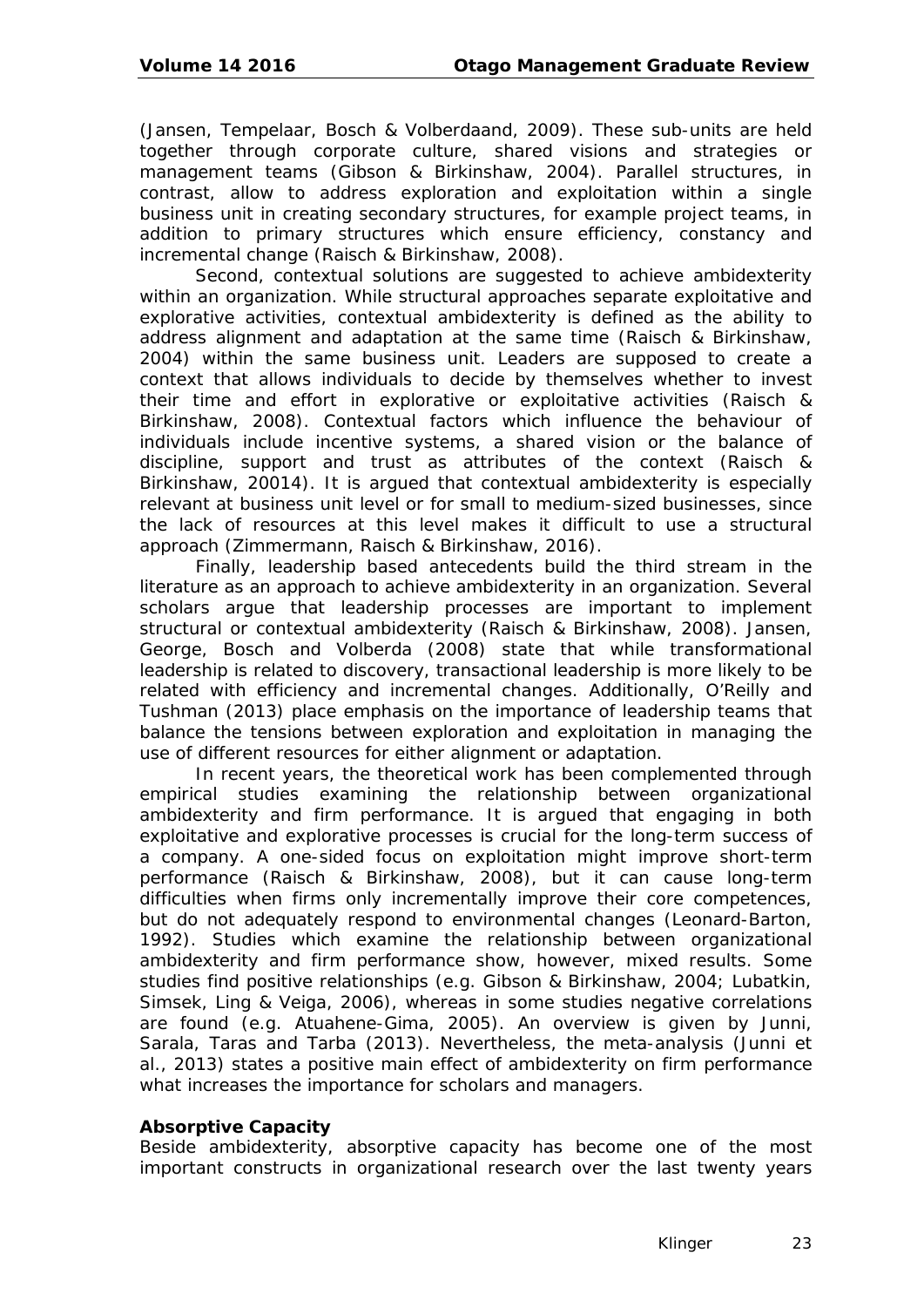(Lane, Koka & Pathak, 2006), since it enables companies to be dynamic and innovative in a rapidly changing environment (Todorova & Durisin, 2007).

Cohen and Levinthal (1989) originally introduced the term absorptive capacity as «the firm's ability to identify, assimilate, and exploit knowledge from the environment » (p. 569) and emphasise the important role of R&D as an antecedent of absorptive capacity. Hence, they argue that investments in R&D do not only generate innovations, but also enhance a firm's learning or absorptive capacity. One year later, Cohen and Levinthal (1990) redefine the construct as «the ability of a firm to recognize the value of new, external information, assimilate it, and apply it to commercial ends». In their paper, the authors provide three main aspects of absorptive capacity which help to better understand the construct. First, the ability to evaluate and utilise external knowledge (absorptive capacity) is dependent on prior and existing knowledge. Cohen and Levinthal (1990) argue that prior knowledge and existing learning experiences increase the ability to acquire new knowledge and at the same time, increase the ability to recall and apply it. Therefore, due to existing absorptive capacity in a specific domain, future knowledge identification and assimilation will be more efficient. Cohen and Levinthal (1990) consequently state that the development of absorptive capacity is «path-dependent» (p. 136). Second, a firm's absorptive capacity is dependent on the absorptive capacities of its members. Therefore, an organizational absorptive capacity will develop with the investment in individual's absorptive capacities. Finally, however, a firm's absorptive capacity can not only be seen as the sum of its employee's absorptive capacities. It needs to be considered how the knowledge is shared and exploited internally throughout the organization. Therefore, absorptive capacity refers not only to the acquisition and assimilation of knowledge, but also to the organization's ability to exploit it (Cohen and Levinthal, 1990).

After more than a decade of research on absorptive capacity, Zahra and George (2002) propose a reconceptualization of the construct and suggest to distinguish between potential and realized absorptive capacity. The authors define absorptive capacity as «a set of organizational routines and processes by which firms acquire, assimilate, transform, and exploit knowledge» (Zahra & George, 2002, p. 186). Potential absorptive capacity refers to the first two dimensions of absorptive capacity: acquiring and assimilating external knowledge. While acquisition covers the capability of a firm to identify and acquire external knowledge in a continuous search process by which external environments are constantly monitored to recognise opportunities for the firm (Pedrosa, Välling & Boyd, 2013), assimilation refers to the firm's processes that «allow to analyse, process, interpret and understand» (Zahra & George, 2002, p. 189) externally acquired knowledge. Compared to Cohen and Levinthal's (1990) definition, potential absorptive capacity covers the ability of a firm to value, recognize and assimilate external knowledge, but not to exploit and apply it (Zahra & George, 2002). Realized absorptive capacity incorporates transformation and exploitation capabilities and reflects therefore the firm's ability to use the knowledge that has been absorbed (Zahra & George, 2002). Transformation describes the capacity of a firm to combine the existing knowledge with newly absorbed knowledge, whereas exploitation as an organizational capability refers to the application and use of the assimilated and transformed knowledge (Zahra & George, 2002). Exploitation is therefore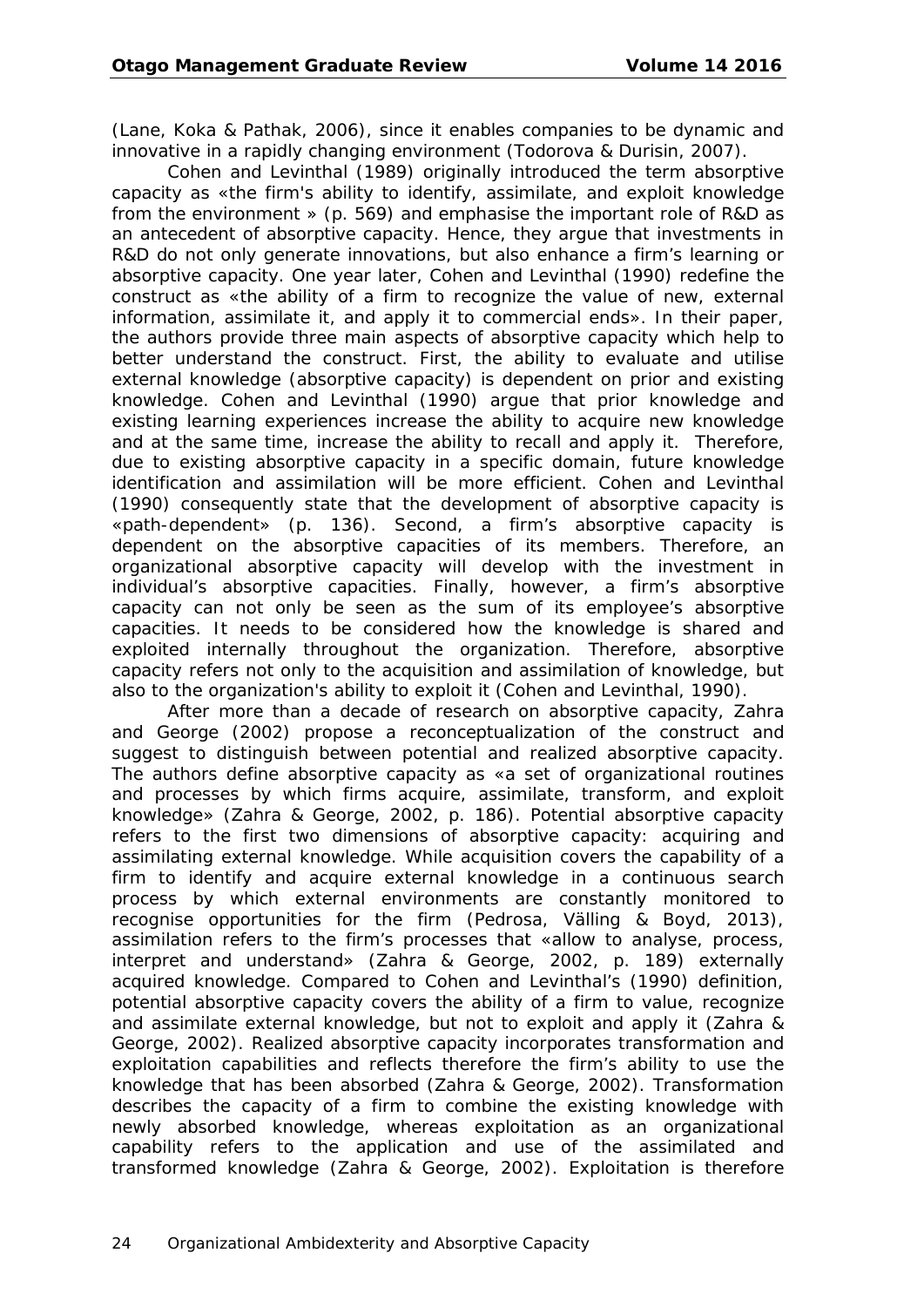based on the routines and processes in an organization that enable firms to «refine, extend, and leverage existing competencies or to create new ones by incorporating acquired and transformed knowledge into its operations» (Zahra & George, 2002, p. 190).

Beside theoretical work, scholars have examined the correlation between absorptive capacity and firm performance. Recent studies show positive correlations between absorptive capacity and business unit innovation as well as a business unit's return on investment (Tsai, 2001); between potential absorptive capacity and innovation performance (Fosfuri & Tribó, 2008; Chen, Lin & Chang, 2009) or between absorptive capacity and return on sales as well as return on assets (Kostopoulos, Papalexandris, Papachroni & Ioannou, 2011). Moreover, recent studies illustrate that developing a firm's knowledge base through external sources can increase its innovativeness (e.g. West & Bogers, 2014; Cohen & Caner, 2016; Leiponen & Helfat 2010). However, research still lacks in integrative and comprehensive examinations of financial measures of performance (Kostopoulos et al., 2011).

#### **Absorptive Capacity and Ambidexterity: Similarities, Differences and Integration**

Successful organizations are able to continuously maintain existing markets and technologies, while exploring new opportunities at the same time (O' Reilly & Tushman, 2004). Datta (2011) argues that being ambidextrous requires a firm to expand on their capacity to acquire and process knowledge, what refers to the definition of absorptive capacity. However, only a few scholars have examined the relationship between absorptive capacity and organizational ambidexterity so far.

Considering the definition of ambidexterity, firms become ambidextrous by simultaneously developing exploratory (radical) and exploitative (incremental) innovation (e.g. Gibson and Birkinshaw, 2004; He and Wong, 2004). This balance between continuity and change is also reflected in the definition of absorptive capacity (Raisch & Birkinshaw, 2008). Firms that only focus on acquisition and assimilation (potential absorptive capacity) of external knowledge will be able to renew their knowledge base, but at the same time, they may suffer from high acquisition costs for knowledge that is not applied, used or exploited (realized absorptive capacity) (Zahra & George, 2002). Contrariwise, organizations that only focus on exploiting existing knowledge may fall into a competence trap when core competences become core rigidities (Leonard‐Barton, 1992) and may not be able to acquire new and external knowledge needed to address rapidly changing environments (Datta, 2011).

However, even though the two theories both emphasize the balance between efficiency and renewal, each construct covers a different issue in its very core. First, the main focus of absorptive capacity is on knowledge and organizational learning (Zahra & George, 2002). Ambidexterity, however, goes beyond a pure knowledge orientation and explores different approaches from several disciplines, such as learning theory, organizational design theory or different theories of leadership, that help to understand how a company can be efficient and flexible at the same time (Raisch & Birkinshaw, 2008). Second, exploration or exploitation from an ambidexterity perspective refers to two different innovation strategies which result in either radical or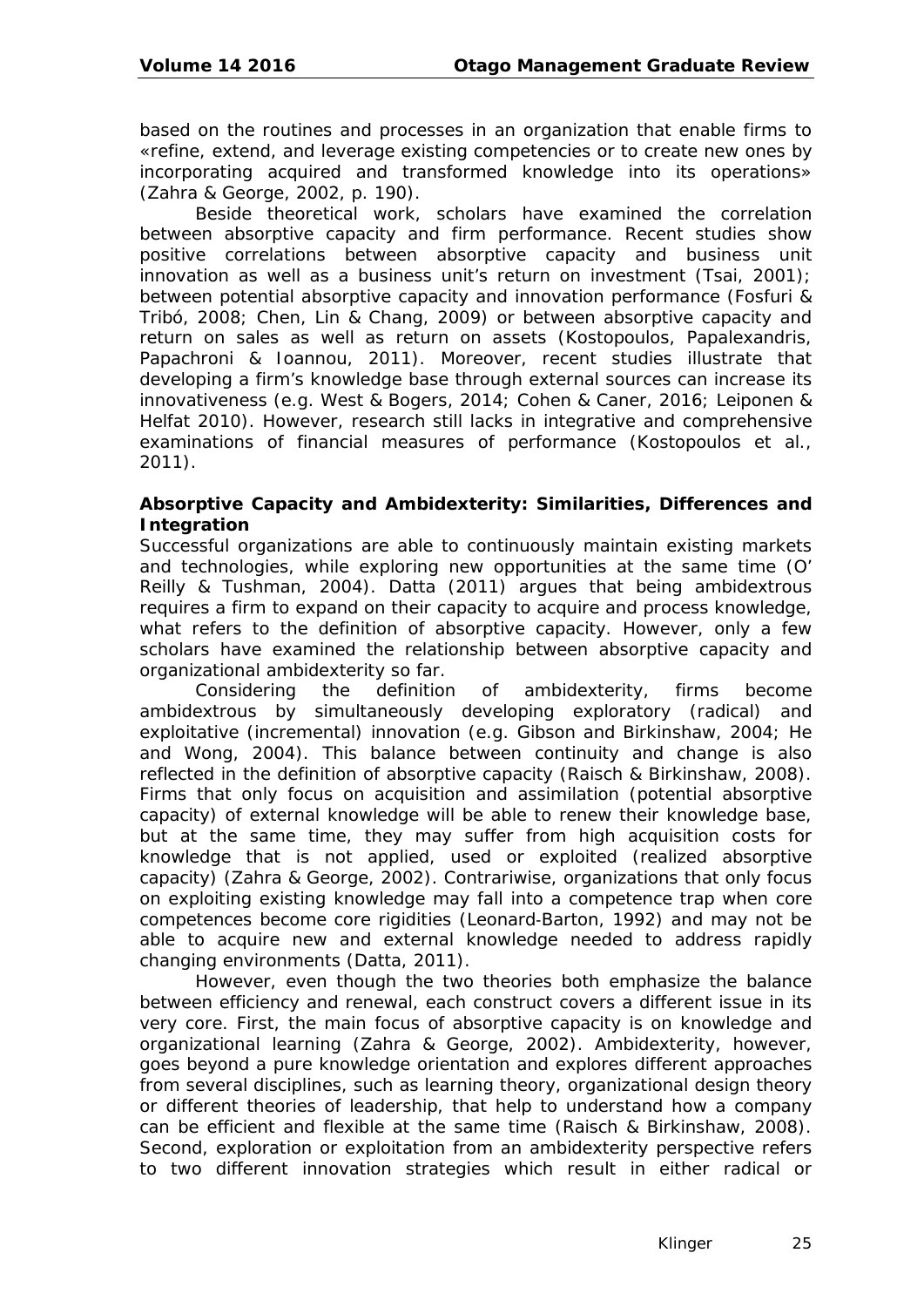incremental innovation as an outcome (Enkel, Heil, Hengstler & Wirth, 2016). Whereas from an absorptive capacity perspective, it refers to the balance between external knowledge acquisition on the one hand and knowledge transformation, refinement and application of existing and newly acquired knowledge on the other hand (Zahra & George, 2002). The focus of absorptive capacity, consequently, can be seen as more specific and narrow. Similar to Datta (2011), this leads to consider ambidexterity as the main construct in this paper. However, at this point, the integration of the two theories remains unclear. Only few studies have examined the relationship between absorptive capacity and ambidexterity so far (Jansen, 2005; Rothaermel & Alexandre, 2009; Datta, 2011; Enkel et al., 2016). Nevertheless, across the key works, a consistent pattern can be observed: Absorptive capacity allows organizations to achieve ambidexterity more efficiently and mitigates the tensions between exploration and exploitation (Rothaermel & Alexendre, 2009).

Jansen (2005) and Datta (2011) refer to Zahra and George's (2002) definition and distinguish between the effect of potential and realized absorptive capacity on ambidexterity. They argue that realized absorptive capacity helps organizational units to incrementally improve existing products and processes what leads to exploitative innovations. At the same time, realized absorptive capacity also aims to develop and use newly acquired external knowledge what leads to exploratory innovations. Considering the initial definition of ambidexterity as the balance between exploration and exploitation and if realized absorptive capacity is positively associated with both, it can be suggested that realized absorptive capacity leads to ambidexterity (Datta, 2011). Moreover, Jansen (2005) specifies that potential absorptive capacity positively moderates the correlation between realized absorptive capacity and exploratory innovation. Thus, organizations that increase their potential absorptive capacity shift their focus to external knowledge acquisition and assimilation to renew the knowledge base within an organization what is associated with discovery (Jansen, 2005). In his study, Jansen (2005) finds empirical evidence to support these assumptions.

Enkel et al. (2016) examine the role of individual-level absorptive capacity on organizational ambidexterity. They argue that the ability of an individual to identify external knowledge contributes to both, exploratory and exploitative innovation. The study provides empirical evidence that external knowledge identification enables individuals to find new combinations of knowledge. These new combinations contribute to exploratory and exploitative innovation. Therefore, «individual identification efforts support firms in simultaneously pursuing exploration and exploitation, thus fostering organizational ambidexterity» (Enkel et al., 2016, p. 6).

Moreover, Rothaermel and Alexandre (2009) examine the role of ambidexterity in technology sourcing and link the pursuit of simultaneous exploration and exploitation of internal and external technology sourcing with firm performance. The authors find empirical evidence that a high level of absorptive capacity allows an organization to effectively balance the tensions between internal and external technology sourcing of known and new technology, thus absorptive capacity helps leveraging organizational ambidexterity.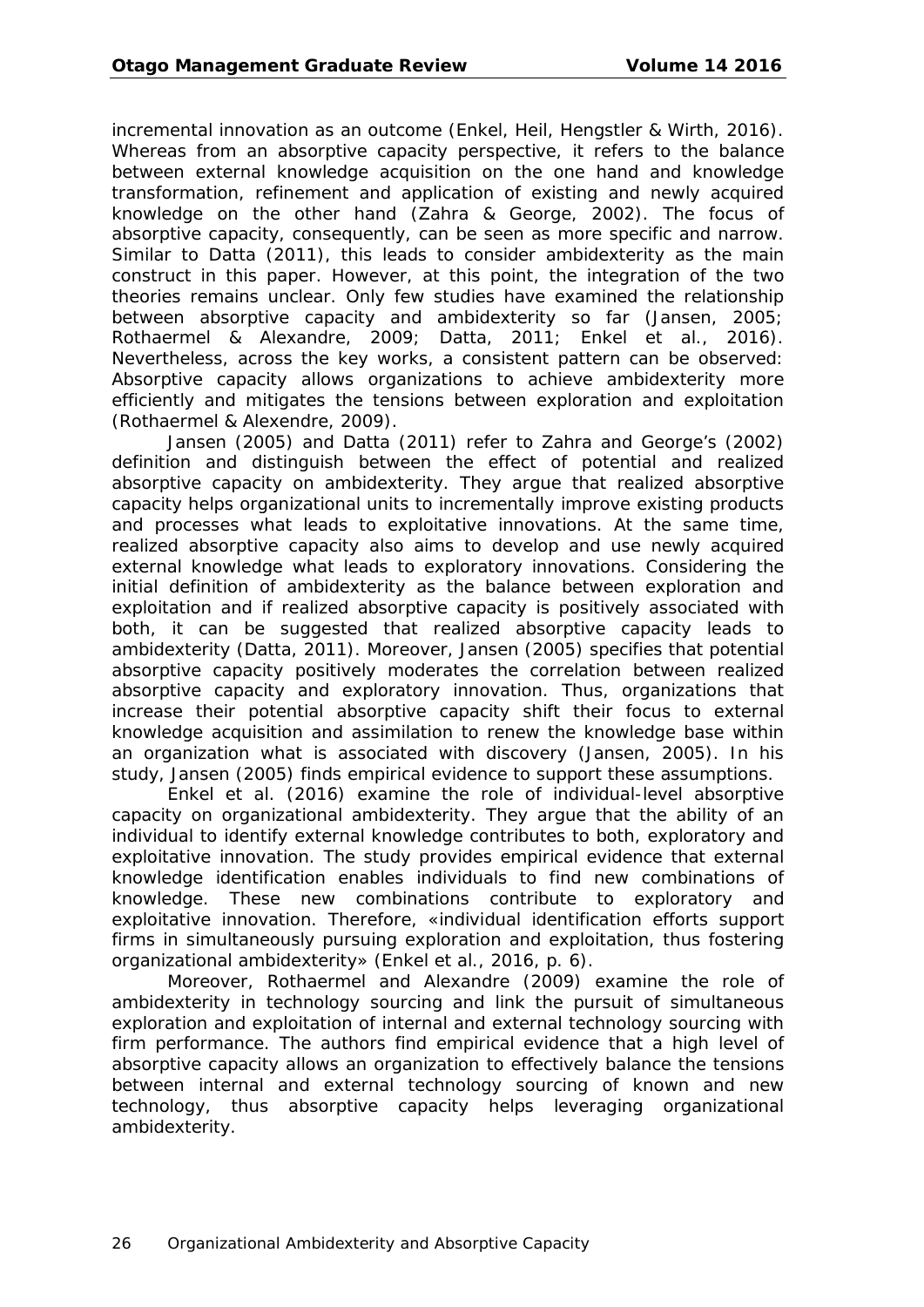### **Discussion**

#### **Summary**

The initial objective of this paper was to review existing literature on organizational ambidexterity and absorptive capacity and to integrate both concept to a wider theoretical lens. Research shows that both, organizational ambidexterity and absorptive capacity, can lead to superior firm performance. Additionally, to achieve ambidexterity, scholars suggest three antecedents: Structural separation, contextual solutions and the use of specific leadership styles.

In recent studies, an integrated view on absorptive capacity and ambidexterity emerges and shows promising insights in how absorptive capacity can help organizations to mitigate the tensions between exploration and exploitation. Key works argue that a high level of absorptive capacity fosters the exploration and integration of completely new and external knowledge, what leads to exploratory innovation. At the same time, absorptive capacity supports the exploitation and refinement of existing knowledge what leads to exploitative innovations.

#### **Theoretical and Practical Contribution**

The results of the literature review contribute to existing literature in different ways. First, it refines the by Raisch and Birkinshaw (2008) suggested framework for understanding organizational ambidexterity research. The results suggest to additionally consider absorptive capacity as an antecedent or moderator for achieving ambidexterity. Even though structural separation seems to be a promising way to achieve ambidexterity (e.g. Jansen, 2005), the development of exploratory innovations within a business unit seems to be more complex than expected. Since exploratory units need to develop both, potential and realized absorptive capacity, tensions between exploration and exploitation will still exist. This requires a more complex design of systems and processes even in a single business unit. Second, the results on individual-level absorptive capacity reinforce the important role of individuals' abilities in regard to the creation of organizational absorptive capacity on the one hand and in regard to triggering exploratory and exploitative innovation on the other hand. Finally, this literature review bridges two theories of interest what opens room for further research.

For managers, the literature review provides several implications. First, managers should strive for a balance between exploration and exploitation in building single business, in combining transformational (exploration) and transactional (exploitation) leadership styles or in providing the context that allows individuals to decide by themselves whether to invest their time and effort in explorative or exploitative activities. Second, managers should focus on the ability of individuals to acquire, assimilate and exploit internal and external knowledge, since individual-level absorptive capacity is closely related to exploitative and exploratory innovations. Finally, managers are suggested to differently address business units that pursue exploitative innovations from business units which pursue exploratory innovations. While for the first one, realized absorptive capacity seems to be more important, for exploratory innovation, organizations have to develop both, potential and realized absorptive capacity.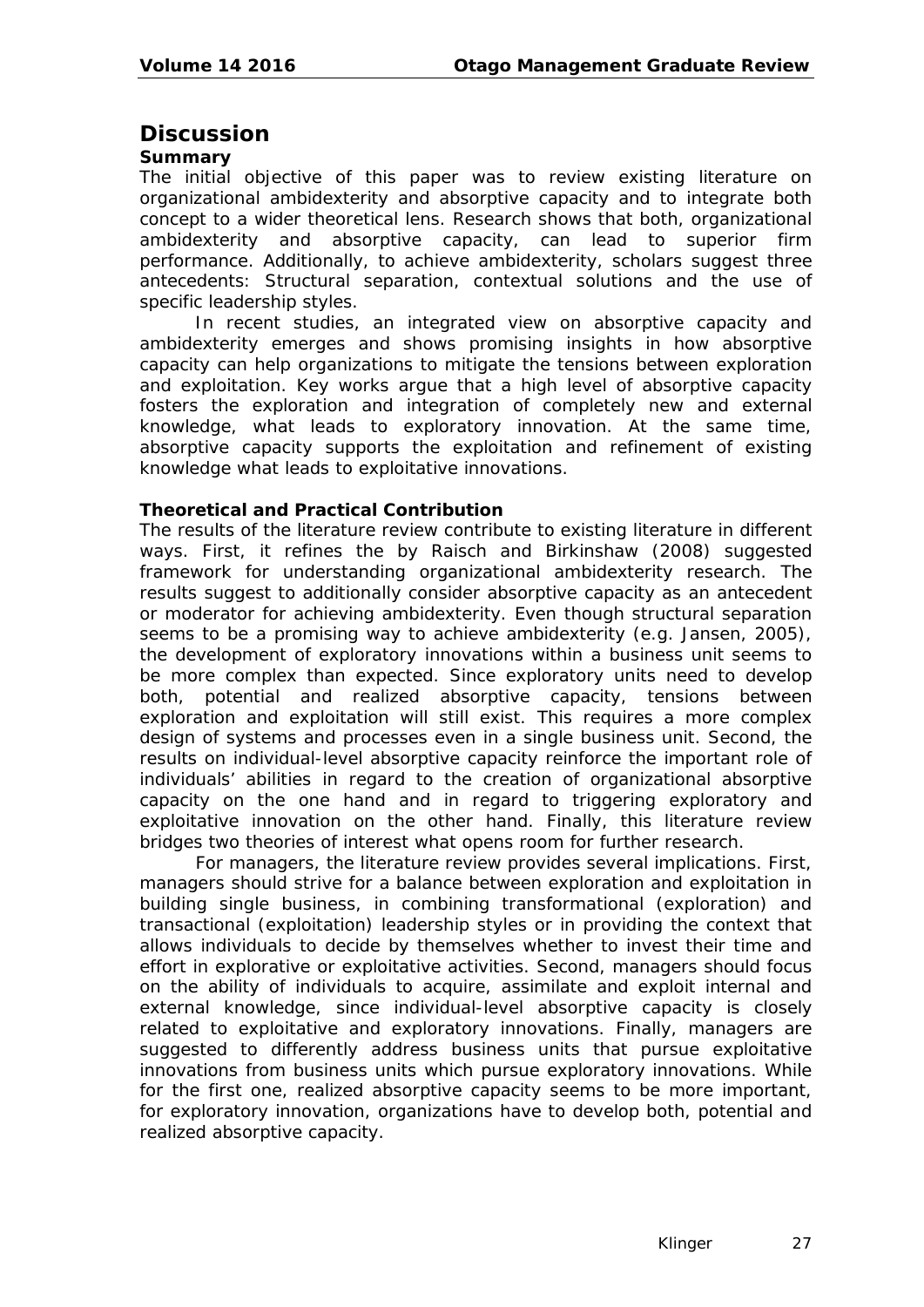#### **Further Research**

Emerging studies on the relationship between absorptive capacity and ambidexterity open room for future research. Despite the fact that only few studies have provided empirical data, they mostly focus on only one industry (Enkel et. al, 2016; Jansen, 2005). A generalization for different industries is therefore uncertain. Future studies should therefore include companies from different sectors and industries. Additionally, the key works consider absorptive capacity either according to Cohen and Levinthal's (1990) original definition (e.g. Enkel et al. 2016) or further distinguish between Zahra and George's (2002) proposed potential and realized absorptive capacity. The comparability of the results is therefore limited. Further research could improve the theoretical model in providing empirical data in regard to both definitions and specify the results in trying to illustrate which part of absorptive capacity leads to which component of ambidexterity. Moreover, the study of Enkel et al. (2016) finds interesting effects of individual-level absorptive capacity on exploitative and exploratory innovation. However, even though individuals' knowledge identification efforts seem to be important for exploitative and exploratory innovation, structural and contextual factors that trigger this behaviour remain unclear and need to be further researched. For example, the use of incentive systems or information technologies could be included in future studies.

### **Conclusion**

This paper reviews existing literature on organizational ambidexterity and absorptive capacity and combines both theories to a more comprehensive theoretical lens. While both concepts are associated with superior firm performance, being ambidextrous can cause tensions between incompatible resources and activities needed for either exploration or exploitation. The results illustrate that a high level of absorptive capacity can mitigate these tensions between exploration and exploitation. Hence, the results enhance our understanding of ambidexterity.

#### **References**

- Atuahene-Gima, K. (2005). Resolving the capability rigidity paradox in new product innovation. *Journal of Marketing*, *69*(4), pp. 61–83.
- Chen, Y. S., Lin, M. J. J. & Chang, C. H. (2009). The positive effects of relationship learning and absorptive capacity on innovation performance and competitive advantage in industrial markets. *Industrial Marketing Management*, *38*(2), pp. 152–158.
- Cohen, W. M. & Levinthal, D. A. (1989). Innovation and learning: the two faces of R & D. *The Economic Journal*, *99*(397), pp. 569–596.
- Da Mota Pedrosa, A., Välling, M. & Boyd, B. (2013). Knowledge related activities in open innovation: managers' characteristics and practices. *International Journal of Technology Management 12*, *61*(3/4), pp. 254– 273.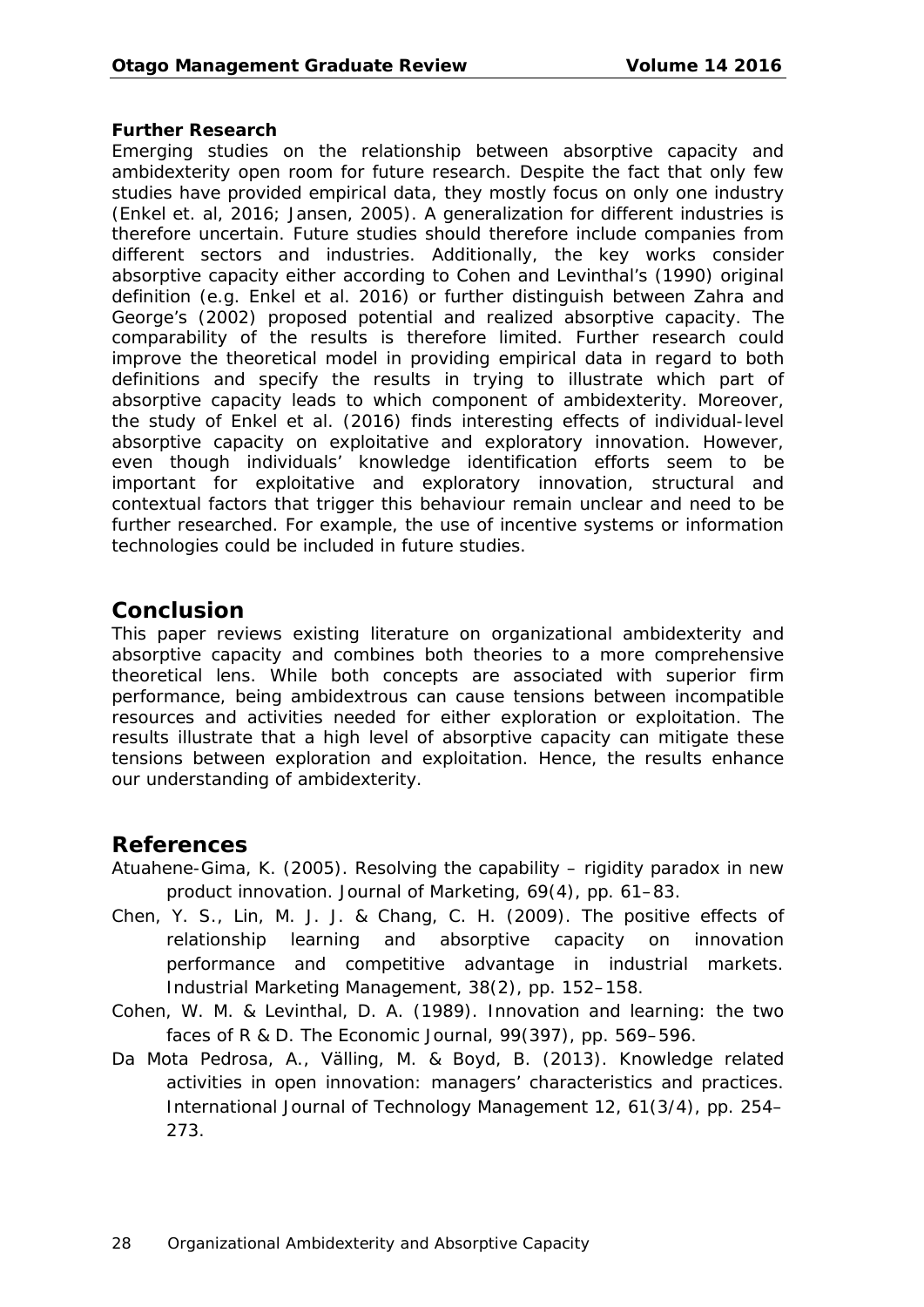- Datta, A. (2011). Review and extension on ambidexterity: A theoretical model integrating networks and absorptive capacity. *Journal of Management and Strategy*, *2*(1), pp. 1–22.
- Duncan, R. B. (1976). The ambidextrous organization: Designing dual structures for innovation. *The Management of Organization*, *1*, pp. 167–188.
- Enkel, E., Heil, S., Hengstler, M. & Wirth, H. (2016). Exploratory and exploitative innovation: To what extent do the dimensions of individual level absorptive capacity contribute. *Technovation*.
- Fosfuri, A., & Tribó, J. A. (2008). Exploring the antecedents of potential absorptive capacity and its impact on innovation performance. *Omega*, *36*(2), pp. 173–187.
- Gibson, C. B. & Birkinshaw, J. (2004). The Antecedents, Consequences, and Mediating Role of Organizational Ambidexterity. *Academy of Management Journal*, *47*(2), pp. 209–226.
- He, Z. L., & Wong, P. K. (2004). Exploration vs. exploitation: An empirical test of the ambidexterity hypothesis. *Organization Science*, *15*(4), pp. 481–494.
- Jansen, J. (2005). *Ambidextrous organizations: A multiple-level study of absorptive capacity, exploratory and exploitative innovation, and performance.* Unpublished doctoral dissertation. Erasmus Research Institute of Management, Erasmus University.
- Jansen, J., George, G., Van den Bosch, F. A. & Volberda, H. W. (2008). Senior team attributes and organizational ambidexterity: The moderating role of transformational leadership. *Journal of Management Studies*, *45*(5), pp. 982–1007.
- Jansen, J., Tempelaar, M. P., Van den Bosch, F. A. & Volberda, H. W. (2009). Structural differentiation and ambidexterity: The mediating role of integration mechanisms. *Organization Science*, *20*(4), pp. 797–811.
- Junni, P., Sarala, R. M., Taras, V. & Tarba, S. Y. (2013). Organizational ambidexterity and performance: A meta-analysis. *The Academy of Management Perspectives*, *27*(4), pp. 299–312.
- Kostopoulos, K., Papalexandris, A., Papachroni, M., & Ioannou, G. (2011). Absorptive capacity, innovation, and financial performance. *Journal of Business Research*, *64*(12), pp. 1335–1343.
- Lane, P. J., Koka, B. R. & Pathak, S. (2006). The reification of absorptive capacity: A critical review and rejuvenation of the construct. *Academy of Management Review*, *31*(4), pp. 833–863.
- Leonard‐Barton, D. (1992). Core capabilities and core rigidities: A paradox in managing new product development. *Strategic Management Journal*, *13*(S1), pp. 111–125.
- Lubatkin, M. H., Simsek, Z., Ling, Y., & Veiga, J. F. (2006). Ambidexterity and performance in small-to medium-sized firms: The pivotal role of top management team behavioral integration. *Journal of Management*, *32*(5), pp. 646–672.